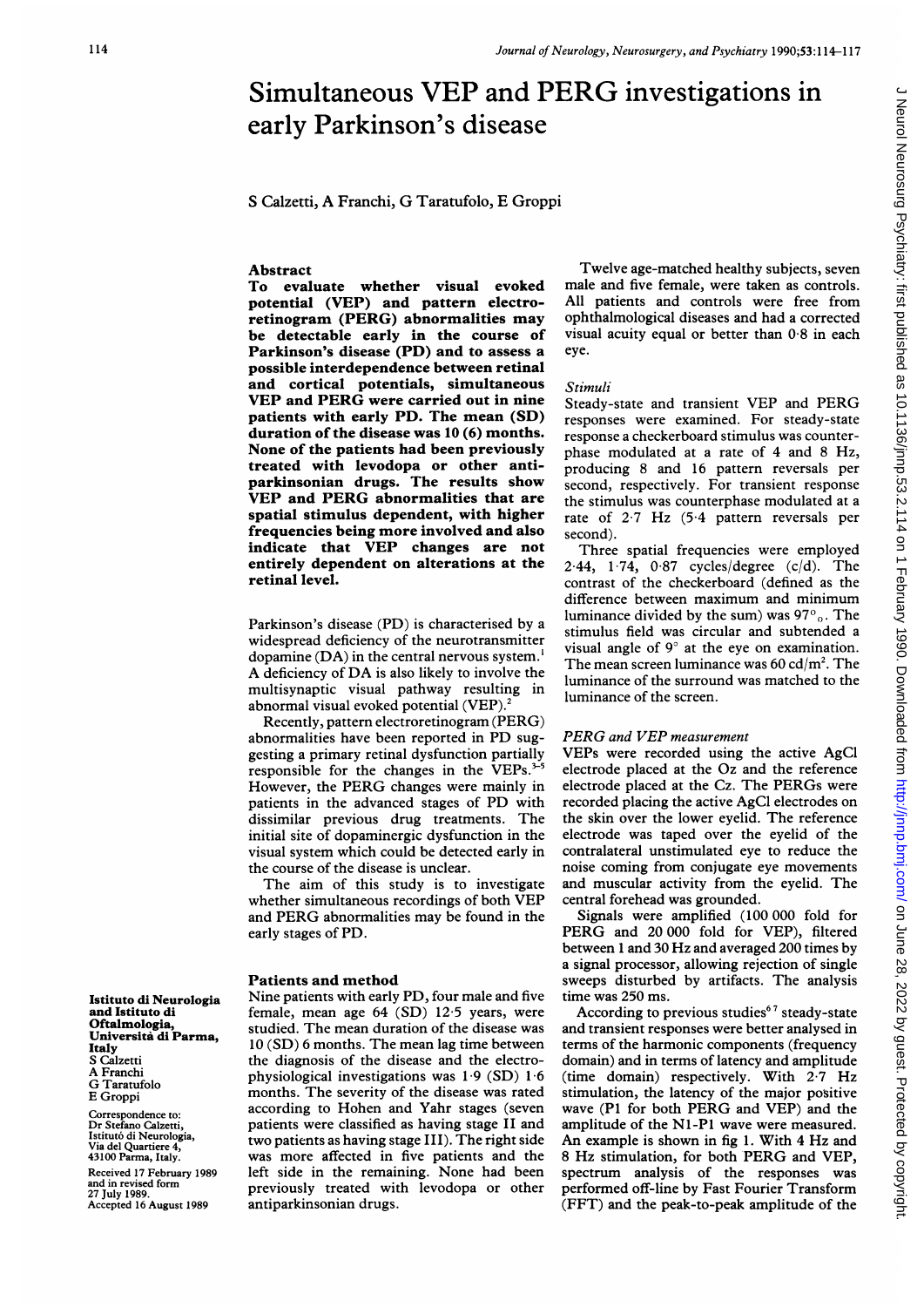Figure <sup>1</sup> An example of simultaneous PERG and VEP recordings obtained in <sup>a</sup> PD patient. Stimulus parameters: 2-44 c/d. 5-4  $rev/sec. A = Amplitude;$  $L =$  Latency.  $P$ , indicates the first positive wave, N, indicates the first negative wave.



second harmonic of the response was measured (fig 2).

#### Procedure

The examination was performed monocularly and with the natural pupil and the subjects were asked to fixate on a small red spot placed in the centre of the monitor at a distance of 100 cm. Simultaneous PERG and VEP to 1, <sup>4</sup> and <sup>8</sup> Hz stimulation rate was measured in <sup>a</sup> single session. A second session was necessary to record PERG and VEP in the contralateral eye. The three stimulation rates were randomly presented. Between each recording a three minute interval was allowed to avoid adaptation effects.

Statistical analysis (two tailed significance level) was performed by using the Student  $t$ test for comparison with the control group, Wilcoxon's rank test for comparison of the intraindividual variables and Spearman's rank correlation.

### Results

#### Visual Evoked Potential ( VEP)

There was <sup>a</sup> significant difference in VEP amplitude between PD patients and controls for both transient and steady-state responses only for one of the spatial frequencies tested, that is,  $2.44$  c/d (table 1).

VEP latency was found to be significantly different between PD patients and controls at two spatial frequencies tested, that is, 1.74 and  $2.44$  c/d (table 1). Table 2 shows the number of eyes whose VEP amplitude and latency differed by more than <sup>2</sup> SD from the mean control values for each spatial and temporal frequency examined.

# Pattern Electroretinogram (PERG)

Mean PERG amplitude did not differ significantly between PD patients and controls for both transient and steady-state temporal frequencies at the three spatial frequencies tested (table 1). However, in some patients PERG amplitude was found reduced as compared to mean control values for both transient and steady-state stimulation. There was a significant difference in the latency of transient PERG between PD and controls only for one spatial frequency, that is,  $2.44$  c/d (table 1).

Table 2 summarises the number of eyes

Figure 2 (A) An example of steady-state (4 Hz at <sup>1</sup> <sup>74</sup> cld) PERG and VEP obtained in <sup>a</sup> PD patient. (B) Fast Fourier transform (FFT) of the response; the amplitude of each frequency component is proportional to the height of the vertical bars.  $(\check{C})$ Digitally filtered 2 harmonic (8 Hz) component of the pattern response.

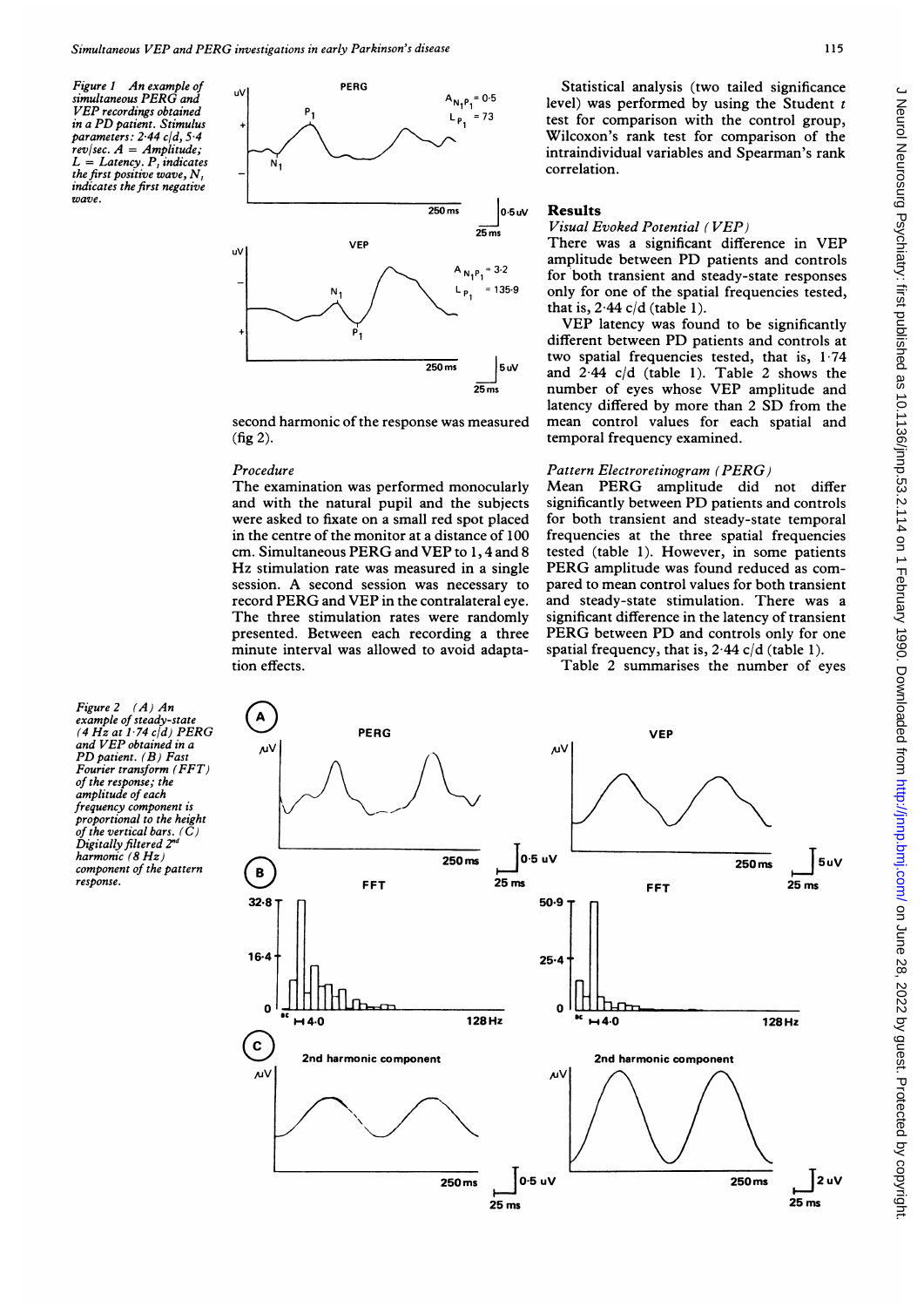Table 1 Mean values (SD) of VEP and PERG amplitude (MV) and latency (ms) in PD patients and controls

|                                                                                                                                                                                                               | <b>TEMPORAL FREQUENCY</b>  |             |                         |                       |            |  |
|---------------------------------------------------------------------------------------------------------------------------------------------------------------------------------------------------------------|----------------------------|-------------|-------------------------|-----------------------|------------|--|
|                                                                                                                                                                                                               | <b>VEP</b> Amplitude       |             |                         | <b>PERG Amplitude</b> |            |  |
|                                                                                                                                                                                                               | PD patients                | controls    |                         | PD patients           | controls   |  |
| 2.44                                                                                                                                                                                                          | $1.95(1.07)$ *             | 4.04(1)     | $(16$ rev/sec)          | 0.4(0.24)             | 0.52(0.17) |  |
| 1.74                                                                                                                                                                                                          | 4.5(3.21)                  | 5.35(2.05)  |                         | 0.61(0.22)            | 0.64(0.23) |  |
| 0.87                                                                                                                                                                                                          | 2.8(2.62)                  | 4.13(1.67)  |                         | 0.74(0.29)            | 0.74(0.27) |  |
|                                                                                                                                                                                                               | $4.71(2.91)$ *             | 8(1.75)     | $(8$ rev/sec)           | 0.45(0.3)             | 0.6(0.18)  |  |
| $\begin{array}{c}\n\mathbf{244} \\ \mathbf{174} \\ \mathbf{174} \\ \mathbf{184} \\ \mathbf{194} \\ \mathbf{194} \\ \mathbf{174} \\ \mathbf{174} \\ \mathbf{174} \\ \mathbf{174} \\ \mathbf{174}\n\end{array}$ | 9.7(4.13)                  | 10.6(1.84)  |                         | 0.67(0.33)            | 0.8(0.22)  |  |
|                                                                                                                                                                                                               | 9.35(3.56)                 | 10(1.88)    |                         | 0.77(0.33)            | 0.9(0.13)  |  |
|                                                                                                                                                                                                               | 5.04(2.49)                 | 56(21)      | $(5.4 \text{ rev/sec})$ | 0.82(0.26)            | 1.02(0.20) |  |
|                                                                                                                                                                                                               | 6.3(4.7)                   | 6.9(3.1)    |                         | 112(0.57)             | 1.18(0.21) |  |
| 0.87                                                                                                                                                                                                          | 5.9(2.84)                  | 6.4(2.47)   |                         | 1.17(0.6)             | 1.25(0.28) |  |
|                                                                                                                                                                                                               | <b>VEP Latency</b>         |             |                         | <b>PERG Latency</b>   |            |  |
| 2.44                                                                                                                                                                                                          | $132.5(11.5)$ <sup>+</sup> | 123.5(2.57) | $(5.4$ rev/sec)         | $70(5.2)$ *           | 64(2.19)   |  |
| 1.74                                                                                                                                                                                                          | $121.2 (6.25)$ *           | 113.4(3.3)  |                         | 65(3.2)               | 63.3(2.1)  |  |
| 0.87                                                                                                                                                                                                          | 109.1(6.4)                 | 109.2(5.4)  |                         | 66(2.89)              | 63.4(1.88) |  |

\*p <  $\cdot$  01,  $tp$  <  $\cdot$  02  $\downarrow$ p <  $\cdot$  05 as compared to controls.

whose PERG amplitude and latency was found abnormal (by more than 2 SD) as compared to mean control values for each spatial and temporal frequency examined.

In PD patients no significant correlation was found between VEP and PERG latency at the only stimulus configuration  $(2.44 \text{ c/d}, 5.4 \text{ rev})$ sec) found abnormal in both tests. The age of the PD patients was not correlated with either amplitude or latency of both VEP and PERG, except for VEP at 5.4 rev/sec with  $1.74$  c/d  $(rs = 76, p < 0.01, number of eyes = 17).$ 

When the amplitude and latency of VEP and PERG of the more and the less affected side were compared in each PD patient, lower values of VEP amplitude were found in the more affected side only for 8 rev/sec temporal frequency at 2.44 c/d ( $p < 0.05$ ,  $n = 8$ ) and a more delayed PERG latency was found in the more affected side at  $2.44 \text{ c/d}$  (p < 0.05, n = 8).

#### Discussion

Electrophysiological changes in the visual system have been reported in Parkinson's disease.258 However, these abnormalities have been found mainly in patients with fully developed disease, most of whom had been previously exposed to levodopa and/or other dopaminergic drugs. Therefore, it remains unclear whether or not VEP and PERG abnormalities may occur in the early stages of the disease.

To our knowledge this is the first report of simultaneous "steady-state" and "transient" VEP and PERG recordings at different spatial frequencies obtained in patients with early

Table <sup>2</sup> Number of eyes whose VEP and PERG amplitude and latency is abnormal in PD patients (Total number of eyes examined =  $17$ )

|      | <b>TEMPORAL FREOUENCY</b> |           |                             |    |  |  |
|------|---------------------------|-----------|-----------------------------|----|--|--|
|      | Amplitude                 |           | Latency                     |    |  |  |
|      | $16$ rev/sec              | 8 rev/sec | $5.4$ rev/sec $5.4$ rev/sec |    |  |  |
|      | <b>VEP</b>                |           |                             |    |  |  |
| 2.44 | 10                        |           |                             | 12 |  |  |
| 1.74 | 3                         | 5         |                             | 10 |  |  |
| 0.87 |                           | 2         |                             |    |  |  |
|      | <b>PERG</b>               |           |                             |    |  |  |
| 2.44 |                           |           |                             | 12 |  |  |
| 1.74 |                           |           |                             |    |  |  |
| 0.87 |                           |           |                             |    |  |  |

Parkinson's disease and previously untreated with levodopa and other antiparkinsonian drugs.

The results of this study indicate that VEP and PERG abnormalities may be detected in early stages of PD depending on the stimulus configuration. Spatial selectivity of the stimulus has also been demonstrated recently in PD patients which failed to show abnormal VEP with spatial frequency stimuli below 1 c/d.<sup>910</sup> Our findings on VEP amplitude and latency abnormalities at spatial frequency above  $1.7$  c/d are consistent with the previous reports.

It has been suggested that there is a greater sensitivity of grating as compared to checkerboard pattern in  $\overline{VEP}$  examination of PD<br>patients.<sup>91112</sup> Our study indicates that patients.<sup>91112</sup> Our study indicates significant VEP abnormalities may also be observed with checkerboard stimulus that agrees with other studies.<sup>513</sup> It remains unclear whether the retina is the site primarily involved in the dysfunction of the visual pathway in PD. Our findings indicate a different degree of involvement of VEP and PERG responses resulting from the same temporal and spatial stimulus, VEP being more affected than PERG. This supports the hypothesis of an earlier dysfunction of the central visual pathway, that may be relatively independent of the abnormalities at the retinal level.

As far as we know, only three studies on PERG in PD patients have been reported. $3-5$ Our data on PERG amplitude agree with the report of Gottlob et  $al$ ,<sup>5</sup> in which PERG amplitude obtained with comparable spatial and temporal frequency (25 min of arc, 2 rev/ sec) was found to be normal at high contrast level (97 $\degree$ <sub>0</sub>). This contrasts with the results of Nightingale et  $al$ ,<sup>3</sup> who found a normal PERG amplitude by using a 25 minute check size and reduced PERG values with <sup>a</sup> <sup>50</sup> minute check size at 95 $\degree$ <sub>0</sub> contrast. This is difficult to equate with recent experimental studies on the effect of DA depletion on single cell activities of the retina.<sup>1415</sup> These studies have provided evidence that selective spatial properties of the stimulus determines the detection of visual changes in retinal DA pathway, with only higher spatial frequencies being affected.

Moreover, recently Ghilardi et al<sup>16</sup> showed abnormalities in both PERG amplitude and, to